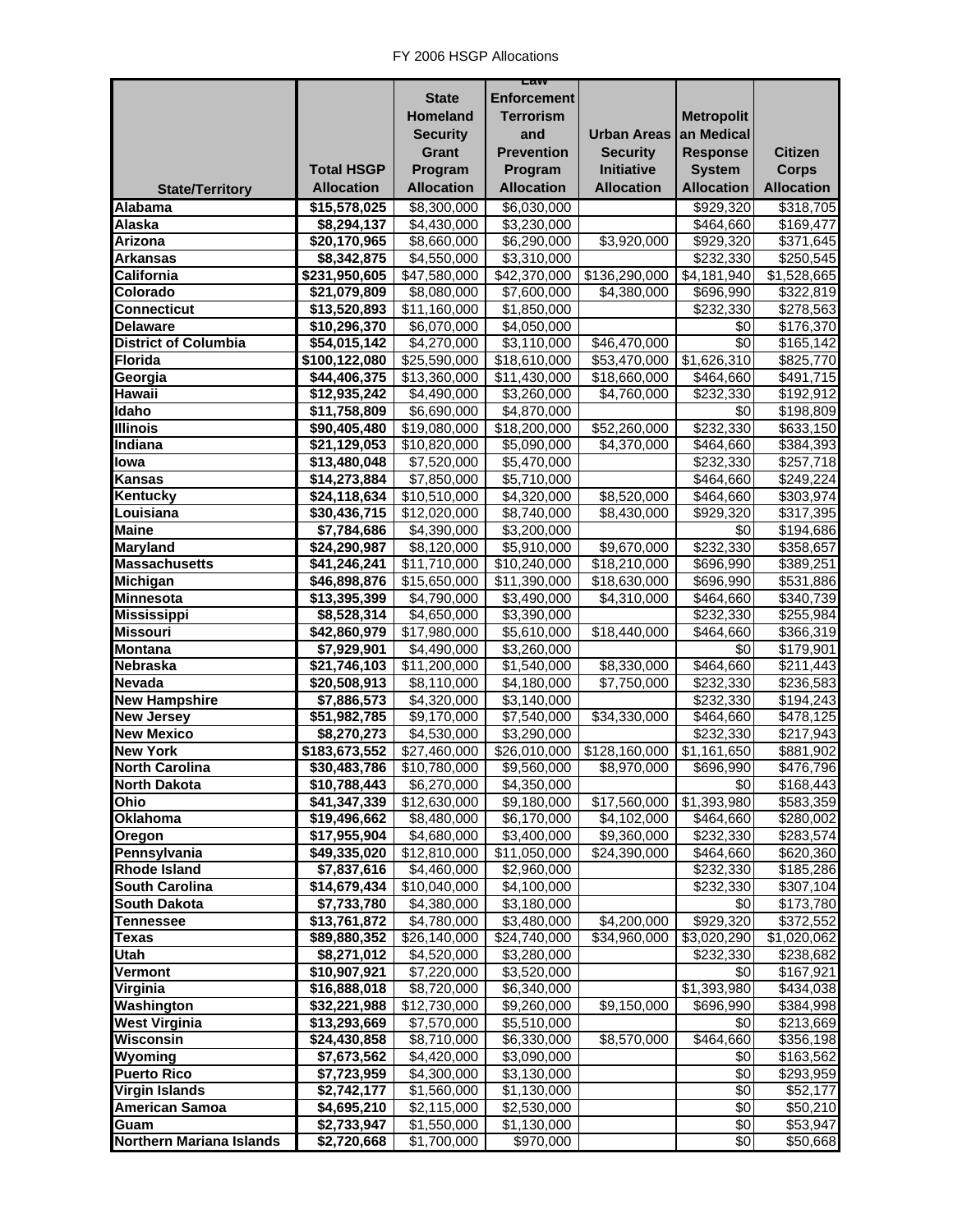| <b>Urban Area</b>                     | <b>Allocation</b>        |  |  |
|---------------------------------------|--------------------------|--|--|
| AZ - Phoenix Area*                    | \$3,920,000              |  |  |
| CA - Anaheim/Santa Ana Area           | $\overline{$}11,980,000$ |  |  |
| CA - Bay Area                         | \$28,320,000             |  |  |
| CA - Los Angeles/Long Beach Area      | \$80,610,000             |  |  |
| CA - Sacramento Area*                 | \$7,390,000              |  |  |
| CA - San Diego Area*                  | \$7,990,000              |  |  |
| CO - Denver Area                      | \$4,380,000              |  |  |
| DC - National Capital Region          | \$46,470,000             |  |  |
| FL - Ft. Lauderdale Area              | \$9,980,000              |  |  |
| FL - Jacksonville Area                | \$9,270,000              |  |  |
| FL - Miami Area                       | \$15,980,000             |  |  |
| FL - Orlando Area                     | \$9,440,000              |  |  |
| FL - Tampa Area*                      | \$8,800,000              |  |  |
| GA - Atlanta Area                     | \$18,660,000             |  |  |
| HI - Honolulu Area                    | \$4,760,000              |  |  |
| IL - Chicago Area                     | \$52,260,000             |  |  |
| IN - Indianapolis Area                | \$4,370,000              |  |  |
| KY - Louisville Area*                 | $\overline{$8,520,000}$  |  |  |
| LA - Baton Rouge Area*                | \$3,740,000              |  |  |
| LA - New Orleans Area                 | \$4,690,000              |  |  |
| MA - Boston Area                      | $\overline{$}18,210,000$ |  |  |
| MD - Baltimore                        | \$9,670,000              |  |  |
| MI - Detroit                          | \$18,630,000             |  |  |
| MN - Twin Cities Area                 | \$4,310,000              |  |  |
| MO - Kansas City Area                 | \$9,240,000              |  |  |
| MO - St. Louis Area                   | \$9,200,000              |  |  |
| NC - Charlotte Area                   | \$8,970,000              |  |  |
| NE - Omaha Area*                      | \$8,330,000              |  |  |
| NJ - Jersey City/Newark Area          | \$34,330,000             |  |  |
| NV - Las Vegas Area*                  | \$7,750,000              |  |  |
| NY - Buffalo Area*                    | \$3,710,000              |  |  |
| NY - New York City                    | \$124,450,000            |  |  |
| OH - Cincinnati Area                  | \$4,660,000              |  |  |
| OH - Cleveland Area                   | \$4,730,000              |  |  |
| OH - Columbus Area                    | \$4,320,000              |  |  |
| OH - Toledo Area*                     | \$3,850,000              |  |  |
| OK - Oklahoma City Area*              | \$4,102,000              |  |  |
| OR - Portland Area                    | \$9,360,000              |  |  |
| PA - Philadelphia Area                | $\overline{$}19,520,000$ |  |  |
| PA - Pittsburgh Area                  | \$4,870,000              |  |  |
| TN - Memphis Area                     | \$4,200,000              |  |  |
| TX - Dallas/Fort Worth/Arlington Area | \$13,830,000             |  |  |
| TX - Houston Area                     | \$16,670,000             |  |  |
| TX - San Antonio Area                 | \$4,460,000              |  |  |
| WA - Seattle Area                     | \$9,150,000              |  |  |
| WI - Milwaukee Area                   | \$8,570,000              |  |  |

\*Sustainment Urban Area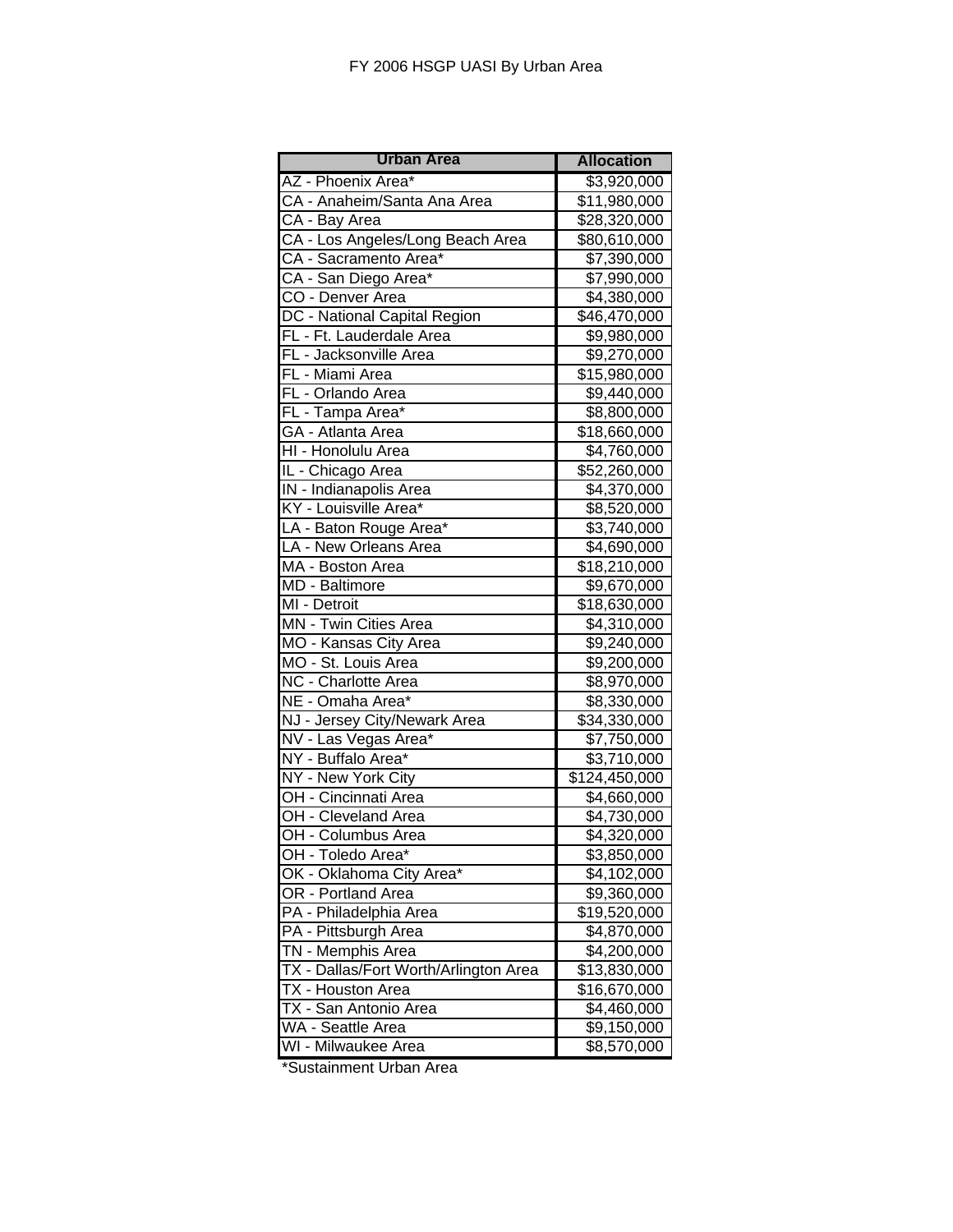DHS | Department of Homeland Security | DHS Introduces Risk-based Formula for Urban Areas Security Initiative Grants



## **Press Room**

- **[From the Secretary](http://www.dhs.gov/dhspublic/display?theme=42)**
- **[Press Releases](http://www.dhs.gov/dhspublic/archdisplay?theme=43)**

**[Speeches & Statements](http://www.dhs.gov/dhspublic/archdisplay?theme=44)**

**[Testimony](http://www.dhs.gov/dhspublic/display?theme=45)**

**[Legislation](http://www.dhs.gov/dhspublic/display?theme=46)**

- **[Press Kit](http://www.dhs.gov/dhspublic/display?theme=47)**
- **[Freedom of Information Act](http://www.dhs.gov/dhspublic/display?theme=48)**
- **[Library](http://www.dhs.gov/dhspublic/display?theme=49)**
- **En Espa** $\tilde{A}$ **±ol**

- [June 2006](http://www.dhs.gov/dhspublic/archdisplay?theme=43,44,45,47&monthyear=062006)
- [May 2006](http://www.dhs.gov/dhspublic/archdisplay?theme=43,44,45,47&monthyear=052006)
- [April 2006](http://www.dhs.gov/dhspublic/archdisplay?theme=43,44,45,47&monthyear=042006)
- [March 2006](http://www.dhs.gov/dhspublic/archdisplay?theme=43,44,45,47&monthyear=032006)
- [February 2006](http://www.dhs.gov/dhspublic/archdisplay?theme=43,44,45,47&monthyear=022006)
- [January 2006](http://www.dhs.gov/dhspublic/archdisplay?theme=43,44,45,47&monthyear=012006)
- [December 2005](http://www.dhs.gov/dhspublic/archdisplay?theme=43,44,45,47&monthyear=122005)
- [November 2005](http://www.dhs.gov/dhspublic/archdisplay?theme=43,44,45,47&monthyear=112005)
- [October 2005](http://www.dhs.gov/dhspublic/archdisplay?theme=43,44,45,47&monthyear=102005)
- [September 2005](http://www.dhs.gov/dhspublic/archdisplay?theme=43,44,45,47&monthyear=092005)
- [August 2005](http://www.dhs.gov/dhspublic/archdisplay?theme=43,44,45,47&monthyear=082005)
- [July 2005](http://www.dhs.gov/dhspublic/archdisplay?theme=43,44,45,47&monthyear=072005)
- [Archive](http://www.dhs.gov/dhspublic/archdisplay?theme=43,44,45,47&monthyear=062005)

**Press Releases**

**DHS Introduces Risk-based Formula for Urban Areas Security Initiative Grants**

For Immediate Release Office of the Press Secretary Contact: 202-282-8010 January 3, 2006

The Department of Homeland Security (DHS) announced today \$765 million in direct funding for high threat urban areas as part of the fiscal year 2006 Urban Areas Security Initiative (UASI). UASI provides resources for the unique equipment, training, planning, and exercise needs of select high threat urban areas.

"The department is investing federal funding into our communities facing the greatest risk and demonstrating the greatest need in order to receive the highest return in our nation's security," said Homeland Security Secretary Michael Chertoff. "Our nation's preparedness and the support of our emergency responders on the frontlines of the war against terrorism must be a shared effort. We will continue to champion funding on the basis of risk and need, and we urge Congress to do the same to ensure that our finite resources are allocated and prioritized successfully."

In fiscal year 2006, the department identified 35 areas eligible to apply for and receive funding. These 35 areas encompass 95 cities with populations of 100,000 or more. This year's formula promotes a "super" UASI concept that is designed to build greater regional capabilities across a geographic area. In addition, 11 urban areas from the fiscal year 2005 UASI have been identified as eligible to apply for sustainment funding in fiscal year 2006, to ensure that strategic investments made thus far can be completed and to identify projects that, if funded, would significantly reduce risk.

All eligible applicants must submit an investment justification, which identifies needs and outlines the intended security enhancement plan to be addressed with funding, to meet the target capabilities outlined in the National Preparedness Goal. Investment justifications will be reviewed, scored, and prioritized along with risk factors to determine which investments should be funded to best address need and minimize risk.

The fiscal year 2006 UASI list of eligible applicants and recipients is determined through a robust risk formula that considers three primary variables: consequence, vulnerability, and threat. Factors such as the presence of international borders, population and population density, the location of critical infrastructure, formal mutual aid cooperation, law enforcement investigations and enforcement activity are considered in correlation with the risk formula for UASI determinations.

Cities on the UASI list with shared boundaries were combined for fiscal year 2006 into a single entity and urbanized areas outside the official city limits were also included in order to